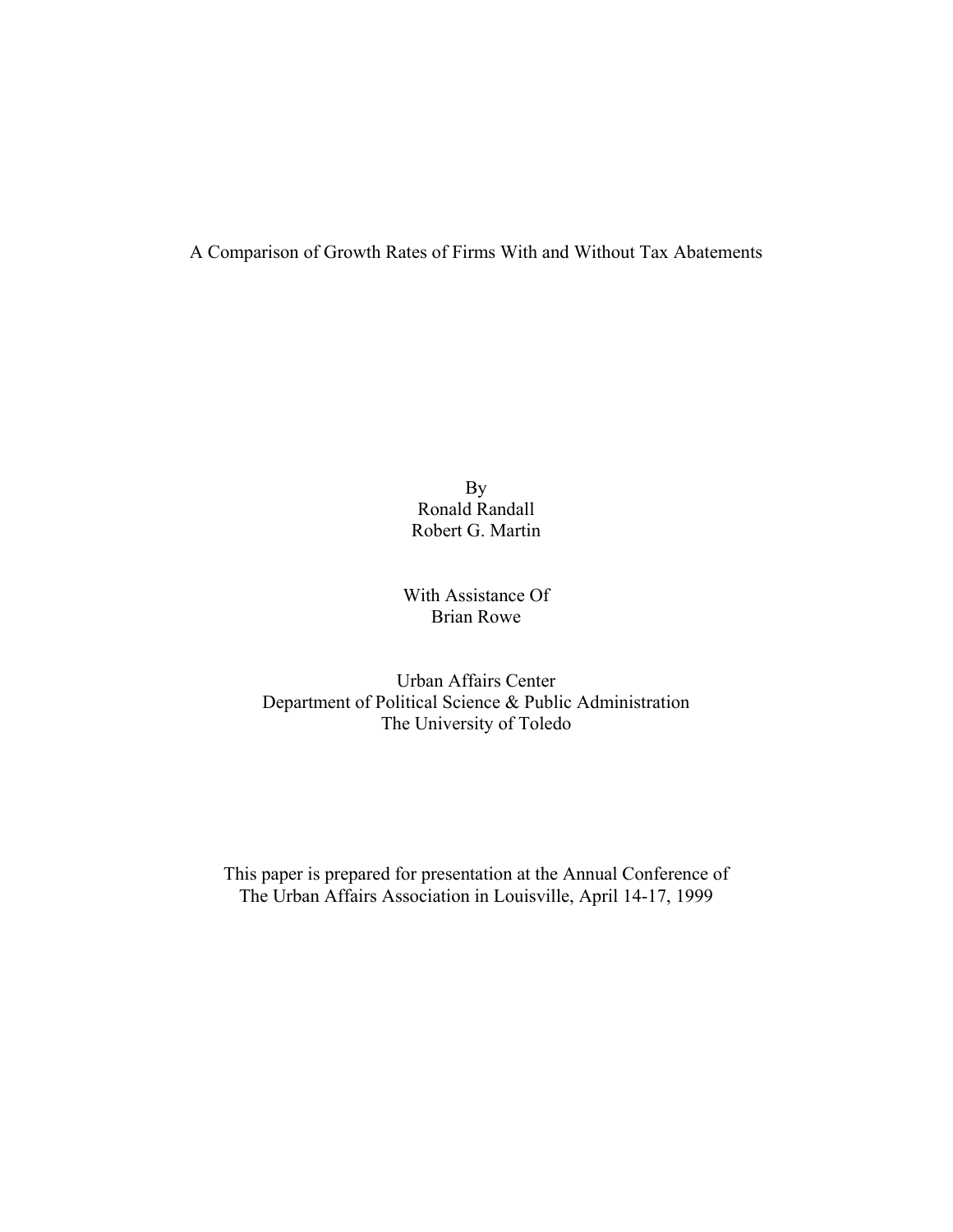# .A COMPARISON OF GROWTH RATES OF FIRMS WITH AND WITHOUT TAX ABATEMENTS

### INTRODUCTION

 Arguments about the wisdom of granting tax abatements to firms often get lost in the fear of city officials that if abatements are not offered, firms will select other venues where they are offered. In the effort to respond to demands for abatements, local economic development officials, city councils, county commissioners, and others rarely question, or are in a position to question, the promised gains from the proposed abatements. Rarely are checks made to determine if the promised jobs materialized. Moreover, if new jobs do materialize, few city officials would be in a position to determine if they are a result of the abatement or the result of other factors, like a robust economy.

 This study takes a step toward examining the usefulness of tax abatements as an economic-development tool in one community by comparing the job performance of firms receiving abatements with a matched set of firms that did not. The city of Toledo, Ohio, has a list of all of the manufacturing firms that have received tax abatements by year, since 1985. The actual changes in the number of jobs comes from the ES-202, from the Ohio Bureau of Employment Security. This data set provides employment levels for each of the firms receiving an abatement can be traced over this time period. A set of control firms, matching those with abatements by size and Standard Industrial Code (SIC) has been drawn from the ES-202 data set.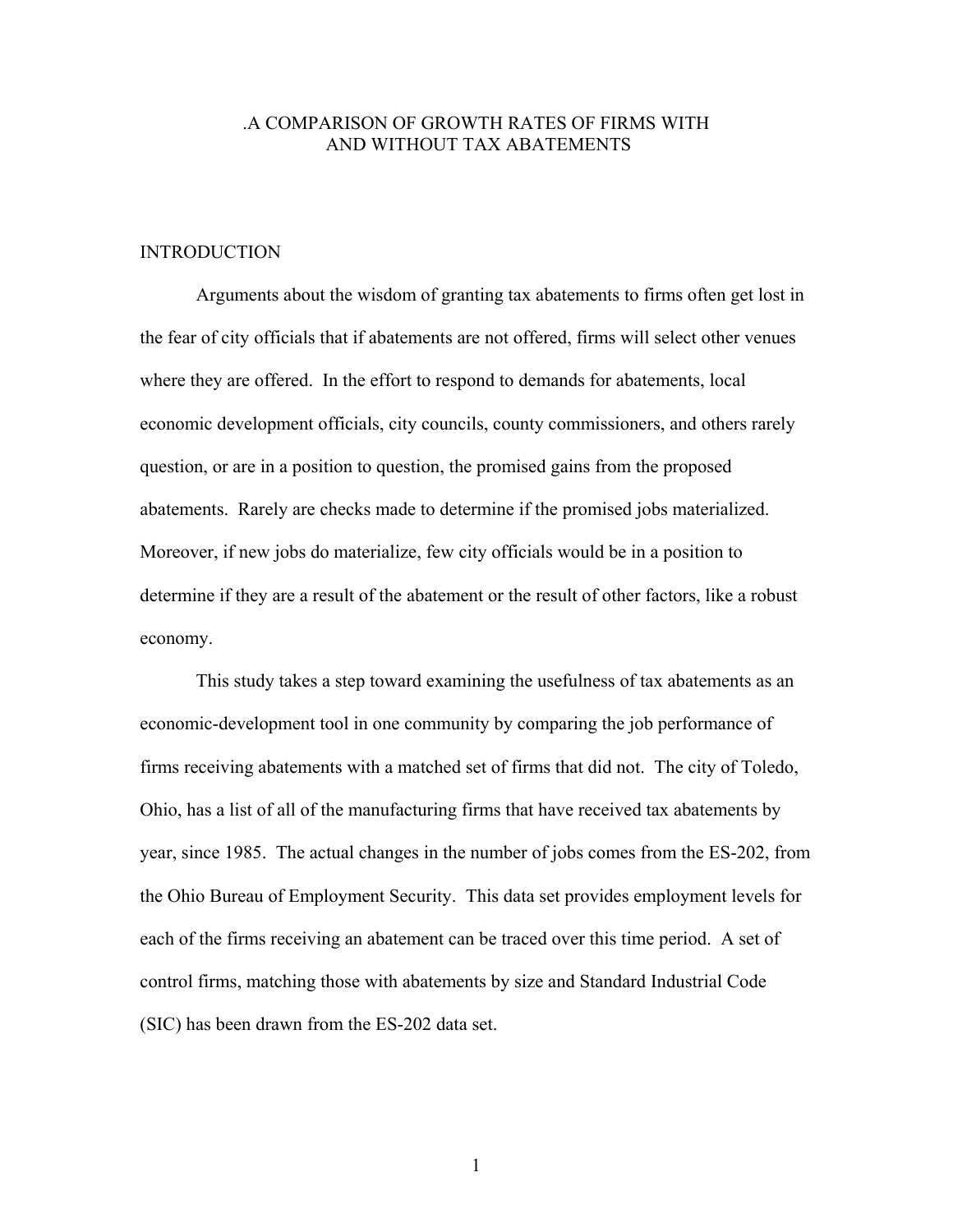Toledo is an industrial city historically linked to the auto industry in neighboring Detroit . But it is more than a blue-collar, industrial town. Until the 1980s, when it was hard-hit by recession and the merger mania that was typified by the leveraged buyouts of that decade, Toledo was home to six Fortune 500 firms, and there were two Fortune 500 firms nearby-a large number for a city of about three hundred and fifty thousand at the time. The rough economic times subsequently led to a number of economic development initiatives in Toledo, including significant use of tax abatements.

## BACKGROUND ON TOLEDO ABATEMENT POLICY

 $\overline{a}$ 

 Ohio has an enterprise zone act which authorizes municipalities to designate lowincome areas for special tax treatment. Under the program, they city council can grant businesses a ten-year tax exemption for real and personal property taxes on the value of the new investment (which has to equal at least 5 percent of the existing value of the facility). The program is available in designated areas of the city.<sup>1</sup> The cost falls principally upon the school districts (which have no legal voice in the decision) because municipalities in Ohio depend upon the municipal income tax for the major share of their general revenues. Thus, the City Council decides the abatement but feels no financial pain for the decision.

 Disenchantment with the abatement policy led, in November, 1986, to the cration of the "Manager's Tax Abatement Policy Committee," composed of individuals involved in economic development from the governmental and private sector as well as representatives from academia and neighborhood organizations. The committee voiced

<sup>&</sup>lt;sup>1</sup> Actually, the city was persuaded that this program would boost economic development throughout much of the city and during the hard times of the recession, much of the city met the economic hardship criteria to be eligible for designation. Thus, much of the city is now an enterprise zone.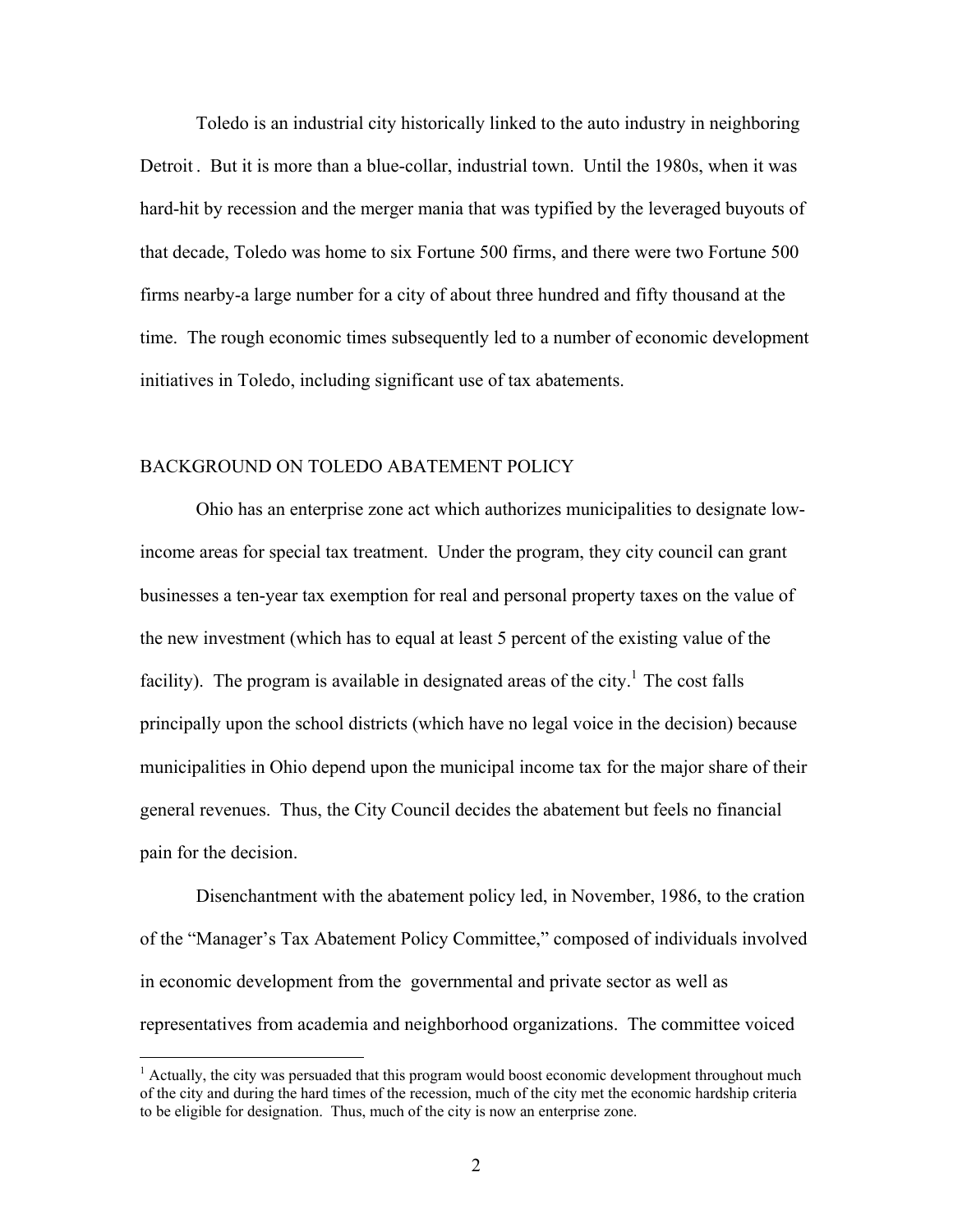many serious criticisms with the tax abatement programs. It noted that "the City of Toledo has opted to participate to the maximum extent possible in all state tax incentive programs and to grant to businesses the maximum abatement available under those programs."<sup>2</sup> It heard testimony from small businessmen who received tax abatements. One testified that his ten-year abatement was not necessary—his need was for "up-front" assistance. Another businessman said the "key" for him in deciding to go into the enterprise subzone was subsidized land and help in obtaining financing—not tax abatement.<sup>3</sup> The committee criticized the Tax Incentive Review Council for not performing its legally mandated function "to determine whether a business has lived up to its [job creation] agreement with the City," and for not circulating "findings to Review Council members, and [for making] no recommendations to City Council."<sup>4</sup>

 The Toledo city council responded to some of the recommendations of the City Manager's Tax Incentive Policy Review Committee with an ordinance that created a series of changes in the abatement policy.<sup>5</sup> Some changes were straightforward. For example, the ordinance limits enterprise zone abatements to manufacturing firms. It provides that proposed abatement agreements be submitted to each affected governmental entity (such as school districts) at least 14 days before City Council action. The Tax Incentive Review Council is to review and monitor abatements and submit a report to the city council on an annual basis.

 $\overline{a}$ 

<sup>&</sup>lt;sup>2</sup> City Manager's Tax Incentive Policy Review Committee, *Final Report*, (Toledo, June 29, 1987), p.2. (One of the authors of this study served on this committee.)

<sup>&</sup>lt;sup>3</sup> Manager's Tax Incentive Committee, Meeting, January 7, 1987 (Toledo).

<sup>&</sup>lt;sup>4</sup> City Manager's Tax Incentive Policy Review Committee, op. cit., p. 10.

<sup>&</sup>lt;sup>5</sup> Toledo City Council, "Enterprise Zone Tax Policy," Resolution 250-87.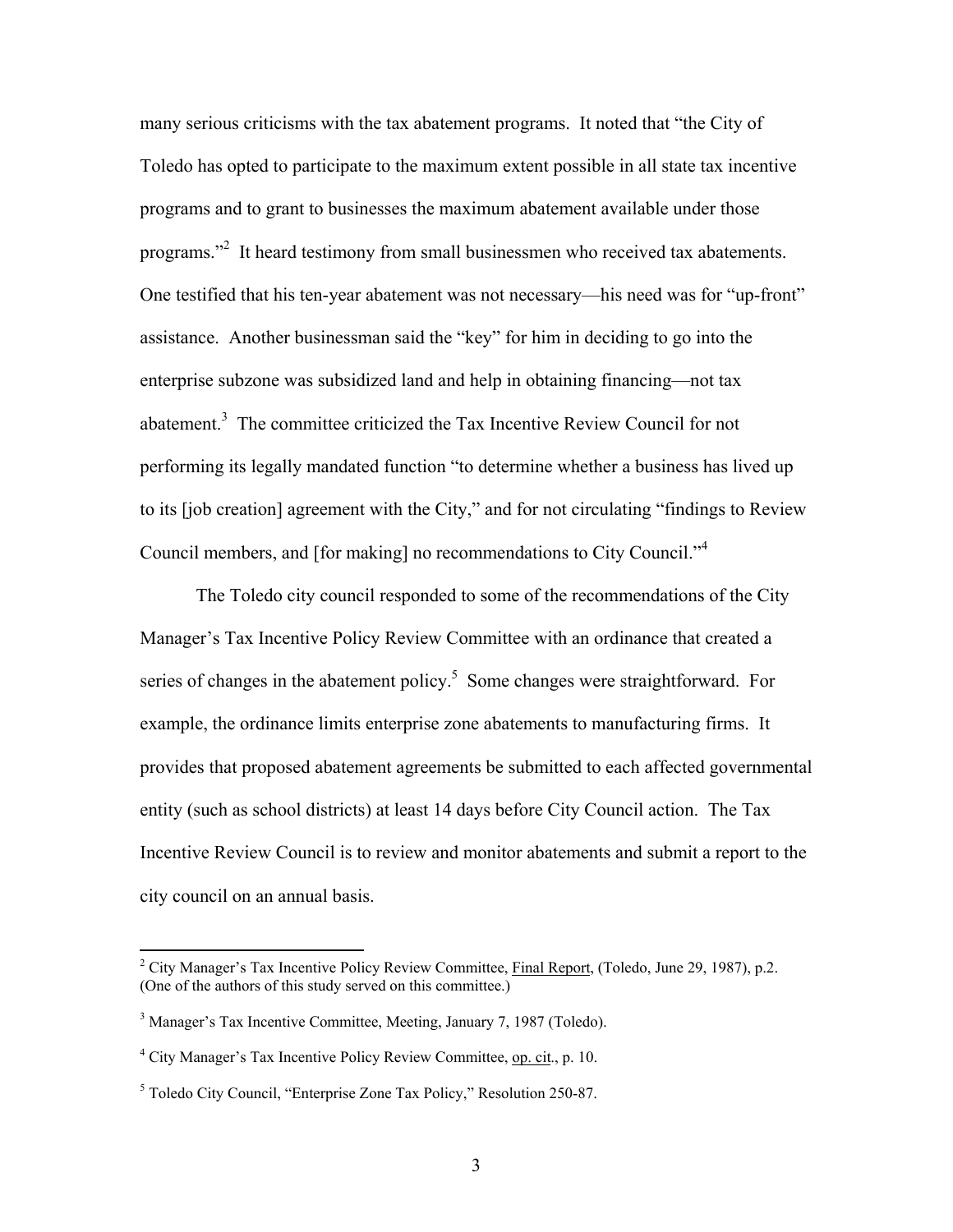The ordinance creates an administratively complicated program. For example, "Twenty-five percent of the new employees hired as a result of the Enterprise Zone Agreement must meet at least one of the following criteria at the time of their employment." And six conditions follow, including "Residents of Lucas Co. who have been unemployed for at least six months".

 In addition to being administratively complicated, the ordinance is difficult to interpret as when it states that an "abatement shall be made in accordance with the following formula:"

# New investment X Jobs after investment Existing investment Jobs before investment

 Not surprisingly, the data collection, review and monitoring aspects of the ordinance was handled poorly. An investigative report in late 1996 by the local newspaper revealed that stated mandated monitoring of abated companies, which involved sending form letters to abated firms requesting data on how many jobs have been created, frequently go unanswered. Abated firms have gone out of business without the city, or the Tax Incentive Review Council, school and other area government officials, and private citizens who review the abatements, knowing about it. Numerical information on reports from abated firms is not verified by the city. $6\%$ 

## DATA

 Data for this study come from two sources: the City of Toledo's information on firms granted a tax abatement and the ES-202.

<sup>&</sup>lt;sup>6</sup> Sam Roe, "Tax breaks often fail to produce new jobs: Toledo investing millions in broken corporate promises," *The [Toledo] Blade*, September 1, 1996.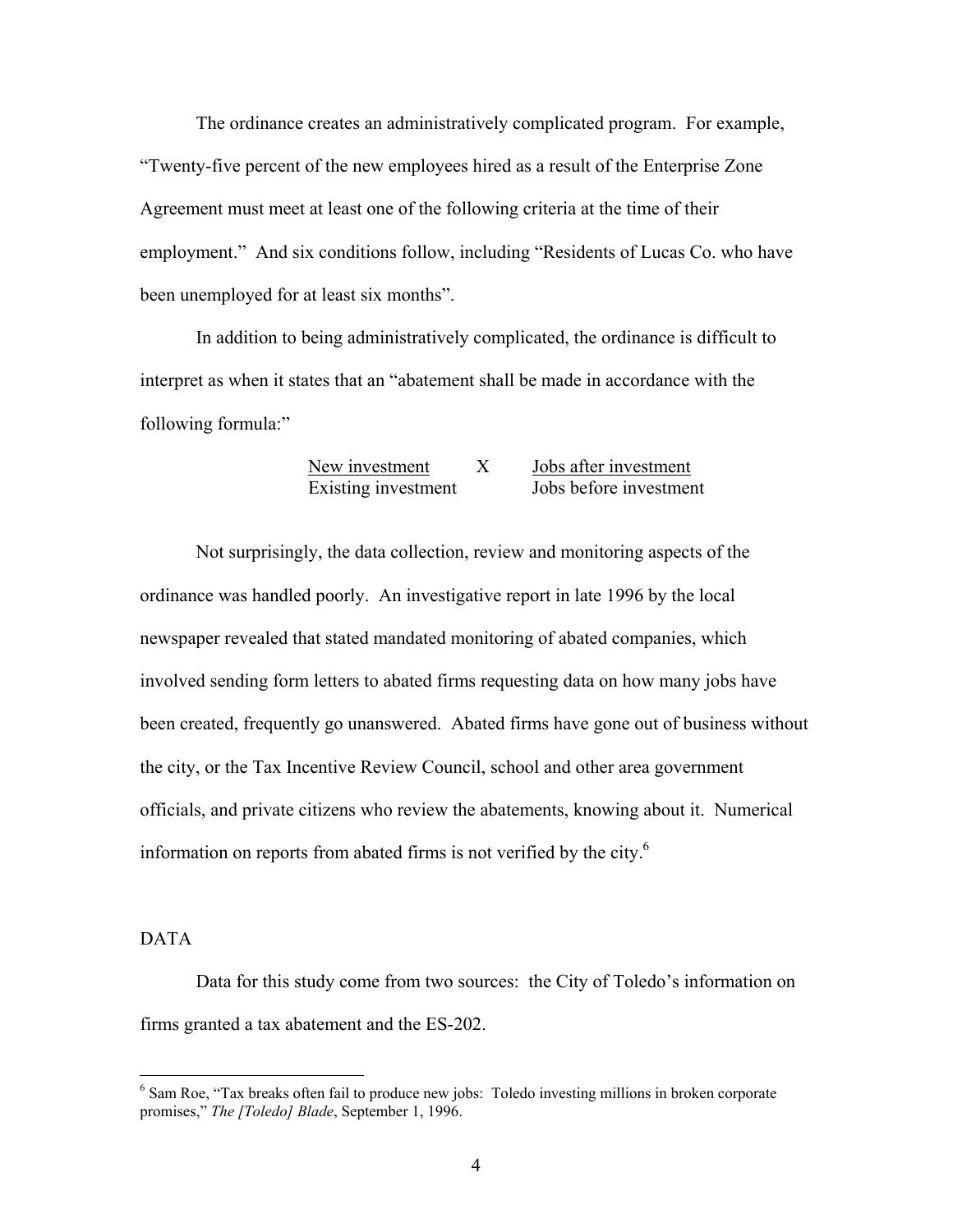### Abated Firms

 The City of Toledo's Economic Development Department maintains the records on the firms that have been granted property-tax abatements by the City Council. From their records, for all firms receiving abatements between 1985 and 1996, we obtained the length of the abatement, the employment at the time of abatement, usually a promise of new or retained jobs, and occasional information from follow-up reporting for all firms receiving a tax abatement between 1985 and 1996.

 Because of the lax reporting and monitoring, city records are seriously incomplete. Another source for employment information is necessary.

### ES-202

 Employers in all states are required to report the number of their employees and wages to Unemployment Compensation offices, except for certain exclusions including sole proprietorships, churches and small agricultural enterprises.

 The University of Toledo's Urban Affairs Center is participating in the Ohio Urban University Program's (UUP) ES-202 project. The data set comes from the Ohio Bureau of Employment Security, conditioned upon our acceptance of confidentiality agreements. Information about individual firms cannot be revealed.

 The data set, as received by the UUP, has two shortcomings. The first involves reporting. Multi-establishment firms are supposed to report their employment and wages by establishment. Unfortunately, many firms continue to report from a single central location. To correct for this problem, the Ohio university units participating in the ES-202 project are "cleaning" the data, or assigning the employment and payroll to the proper establishments and correct addresses. The second shortcoming, discovered in

 $\overline{5}$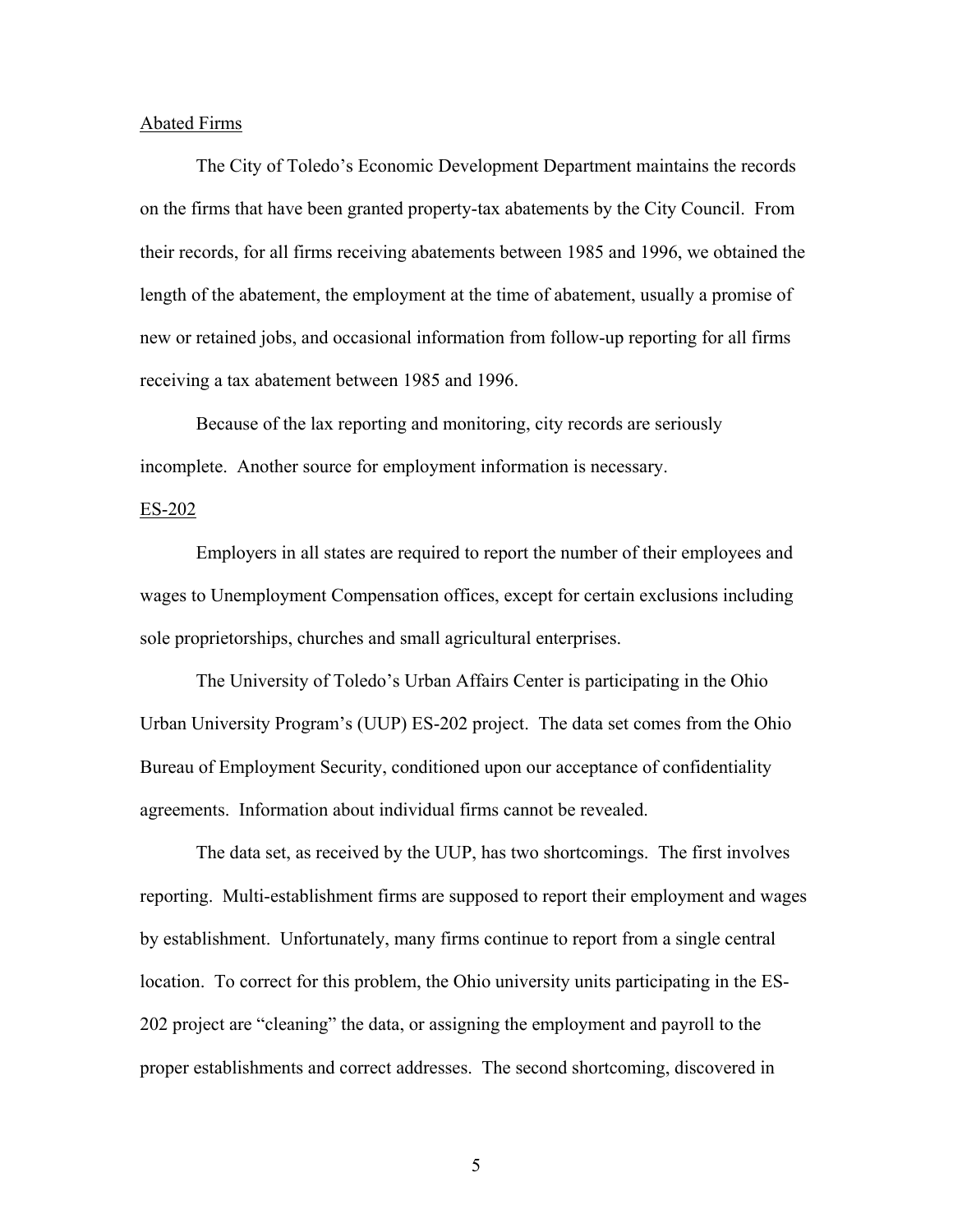cleaning and in efforts to link firms in this data set to firms in other data sets, is that a small number of covered firms do not report, or report in ways that we cannot identify. The inability to locate all firms receiving abatements in the ES-202 data set hampers analysis. Our way of dealing with the missing data favors the performance of the abated firms, as described below.

 Whatever the shortcomings, this data set allows us to move from aggregate-level analysis down to individual firms. This allows for powerful analysis in tracking changes in size of individual firms.

## **METHODOLOGY**

 This study provides a comparison of the employment record of each abated firm with the averaged record of two to five matches.

 Firms report their employment on a quarterly basis for the ES-202. For the first year of the abatement, the quarterly employment figures are averaged to obtain an annual figure. The ES-202 database was searched to find the five firms closest in size to each of the abated firms, within the same three-digit SIC code. A considerable amount of time was spent examining each of the matches. Some matches were excluded because the dominant activity was far different from the abated firm, even though the two firms shared the same three-digit SIC code. In several of these cases, alternative databases listed different SIC codes for the firms.

 When searching for firms closest in size with the same three-digit SIC code as the abated firm, frequently firms that came up as controls had either earlier or subsequently obtained an abatement. This led to a selection criterion that no control firms will be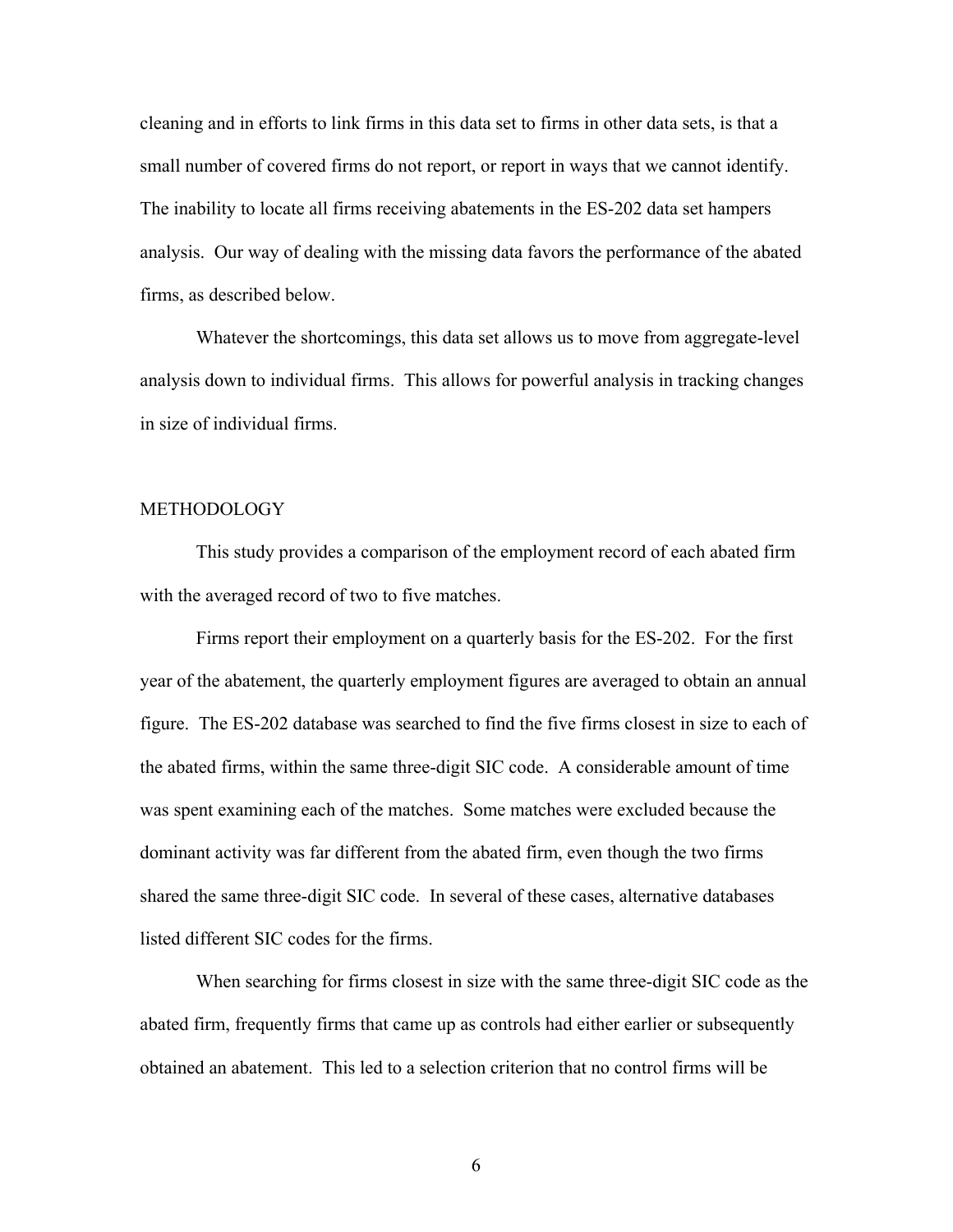among those receiving abatements during our study period. Although this rule made sense to us, it did increase the difficulty of finding controls for certain firms. It turns out that in some SIC categories, a substantial number of firms have received abatements.

 With the ES-202, great difficulties are encountered when tracking firms over a period of time. They move; they are bought and sold; they change names; and they go out of business. In the case of abated firms, moving out of the region or going out of business would result in a termination of the abatement, which city records would sometimes indicate. These firms were dropped from the analysis. Thus, the abated firms in the analysis stayed in existence in Toledo and had identifiable ES-202 data for the study period. The situation is quite different for the control firms. In numerous cases, employment in control firms would "zero" out. Different kinds of searches were conducted to determine the cause. In some cases, it was as simple as a name change; these firms stayed in the study. As many as possible of the originally selected control firms were kept in the study. In several cases, firms that "zeroed" out in fact went out of business; they stayed in the sample. In other cases where employment "zeroed" out, the disposition could not be determined. Although some of these firms could have been taken over by others or are otherwise continuing in business, they are treated in our study as having gone out of business. Thus, the study results are biased in favor of the abated firms.

Abated firms in the 371 SIC category  $(371 = \text{motor vehicle and passenger car})$ body manufacturing) had no matches of comparable size; they are excluded from the analysis.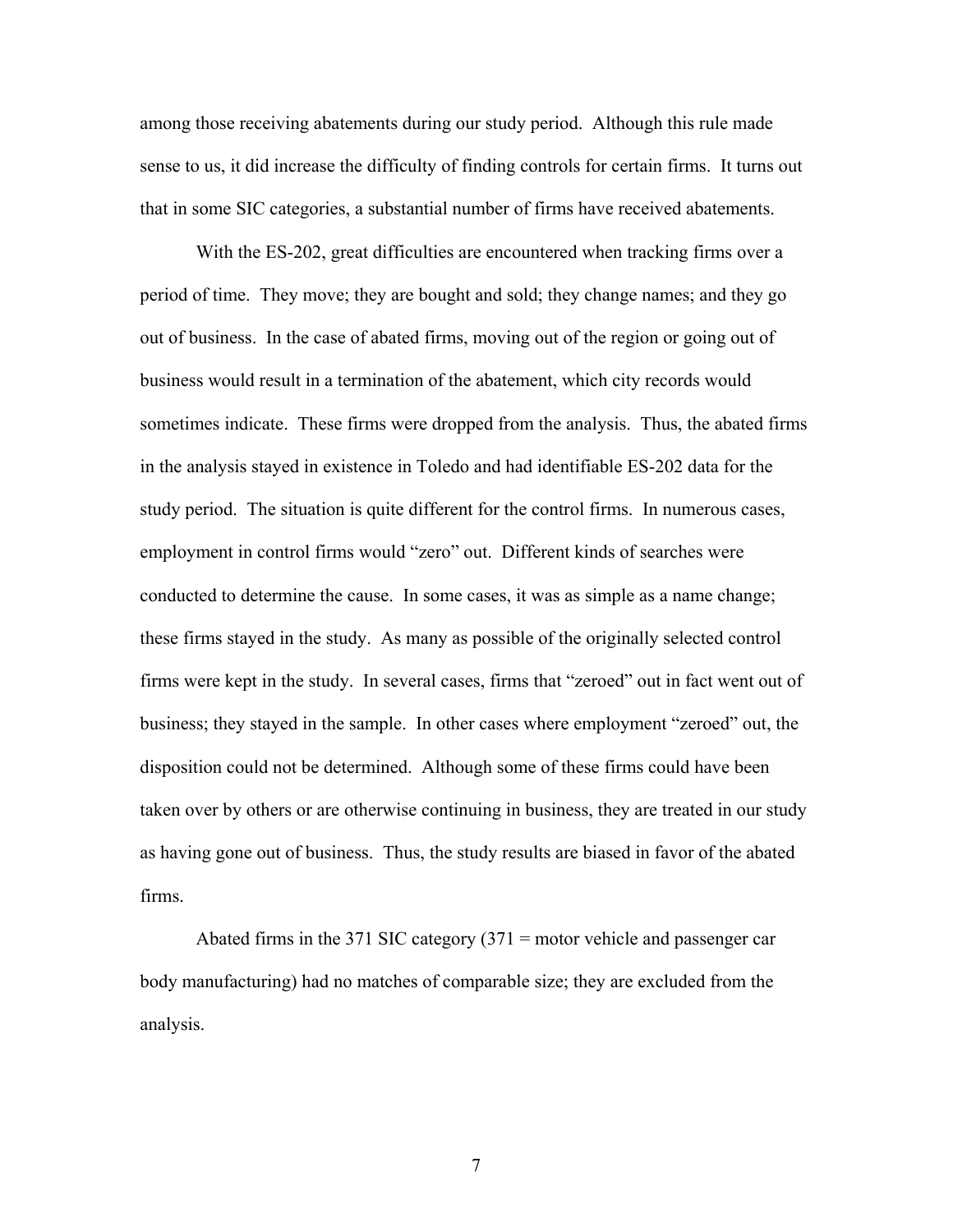Abated firms were dropped from the analysis if fewer than two matches were found.

 ES-202 data have been cleaned through 1996. For that reason, the study includes abatements granted through 1996. Between 1985 and 10\996, the city of Toledo granted a total of 135 abatements. Twenty-five of the abatements were abatement number two for a firm, five of them were number three, and one abatement was number four for a firm, for a total of 31 duplicate abatements. Twenty-one abatements were dropped from the analysis because the firm either went out of business, no record of the firm can be found in any of our databases, or the city records show that the abatement was terminated. A total of 83 abatements between 1985 and 1996 appear in the analysis, except where firms with one abatement are compared to those with multiple abatements. Excluding the 21 abatements that involved firms going out of business, had the abatement terminated, or for which no information can be found results in findings more favorable to the performance of the abated firms compared to their controls.

#### FINDINGS

 For five size categories, Table 1 presents a comparison of the job-creation performance of firms that have received tax abatements with the matched control group that have not after three years from the date of the abatement and for the period stretching from the date of abatement to 1996, the ending date for the employment data. The table also shows the number of jobs promised for the firms receiving the tax abatements.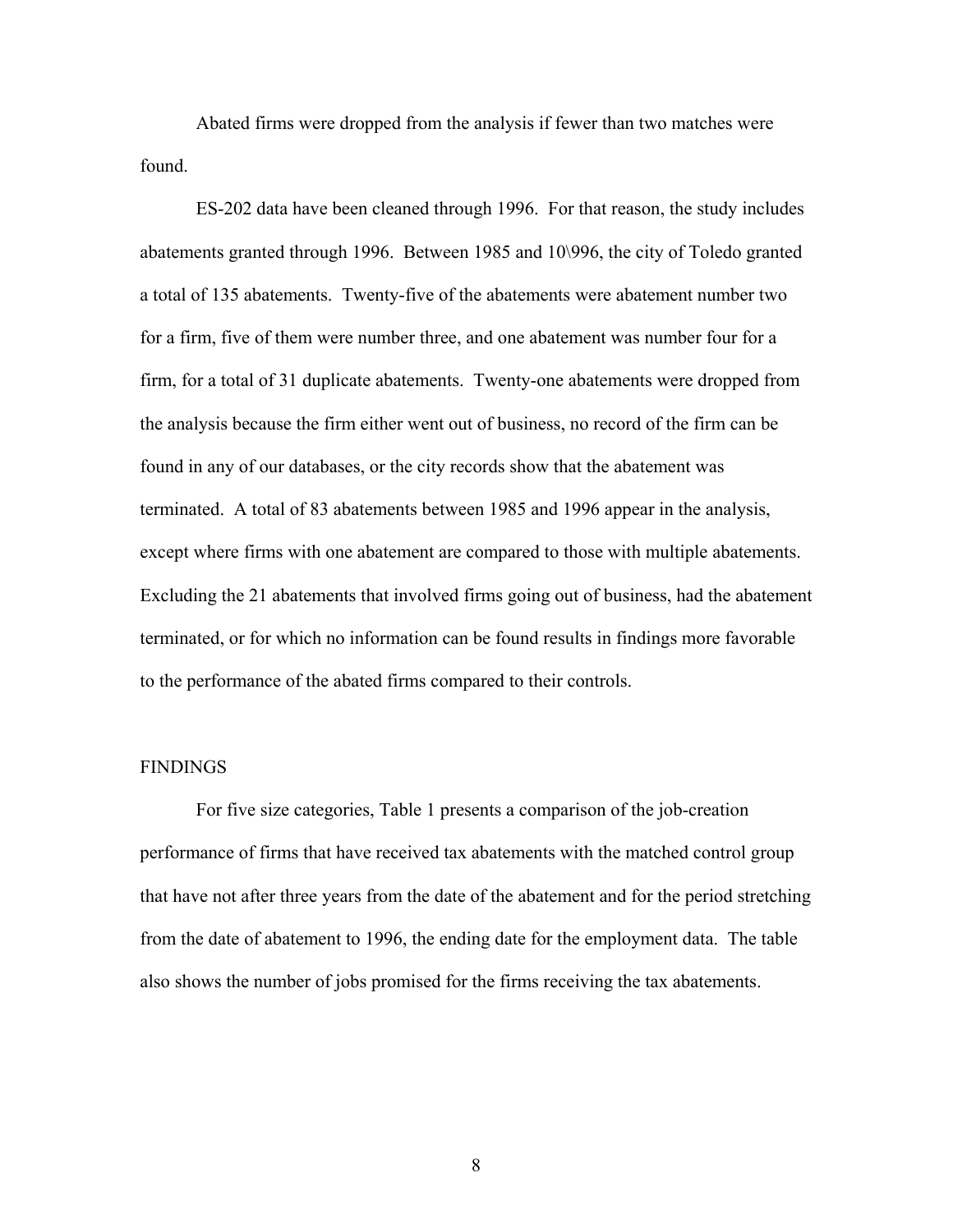# Table  $1^7$

# Actual and Promised Job Growth, by Size of Firm, after 3 Years and for the Whole Period

| Size            | Promised | After 3 Years |          | <b>After Whole Period</b> |          |    |
|-----------------|----------|---------------|----------|---------------------------|----------|----|
|                 | Jobs     | Abated        | Controls | Abated                    | Controls | N  |
| $1 - 19$        | 31.6     | 24.9          | $-17$    | 6.8                       | $-2.4$   | 23 |
| $20 - 49$       | 23.5     | 15.8          | $-1.1$   | 10.9                      | -17      | 26 |
| 51-99           | 79.2     | $-2.3$        | -5.6     | 9.3                       | 0.4      | 14 |
| 100-499         | 54.6     | 58.8          | 4.8      | 52.4                      | 171      | 14 |
| <b>Over 500</b> | 293.7    | 56.2          | 61 1     | 254.4                     | 121      | 5  |

 For all the comparison except one, the job-creation performance of the abated firms exceeds that of the control firms. The one exception is for the largest category of firms for the three-year period. Three years after the abatement for firms of 500 employees or more, the abated firms had added an average of 56.2 employees while the control firms added 61.1 employees on average.

 In some cases, both the abated firms and the control firms lost employment, as in the case of the firms in the 51-99 size category for the three-year period. Here, the abated firms lost 2.3 workers on average while the control firms lost 5.6.

 Although the abated firms clearly outperform the control firms, for most categories they do not perform at the level that they promised. For example, the fourteen firms in the 51-99 size category promised an average of 79.2 additional jobs, but actually

<sup>&</sup>lt;sup>7</sup> City of Toledo, Department of Economic Development, "Enterprise Zone Breakdown by Type of Investment 1983 thru 1997 Program Activity"; ES-202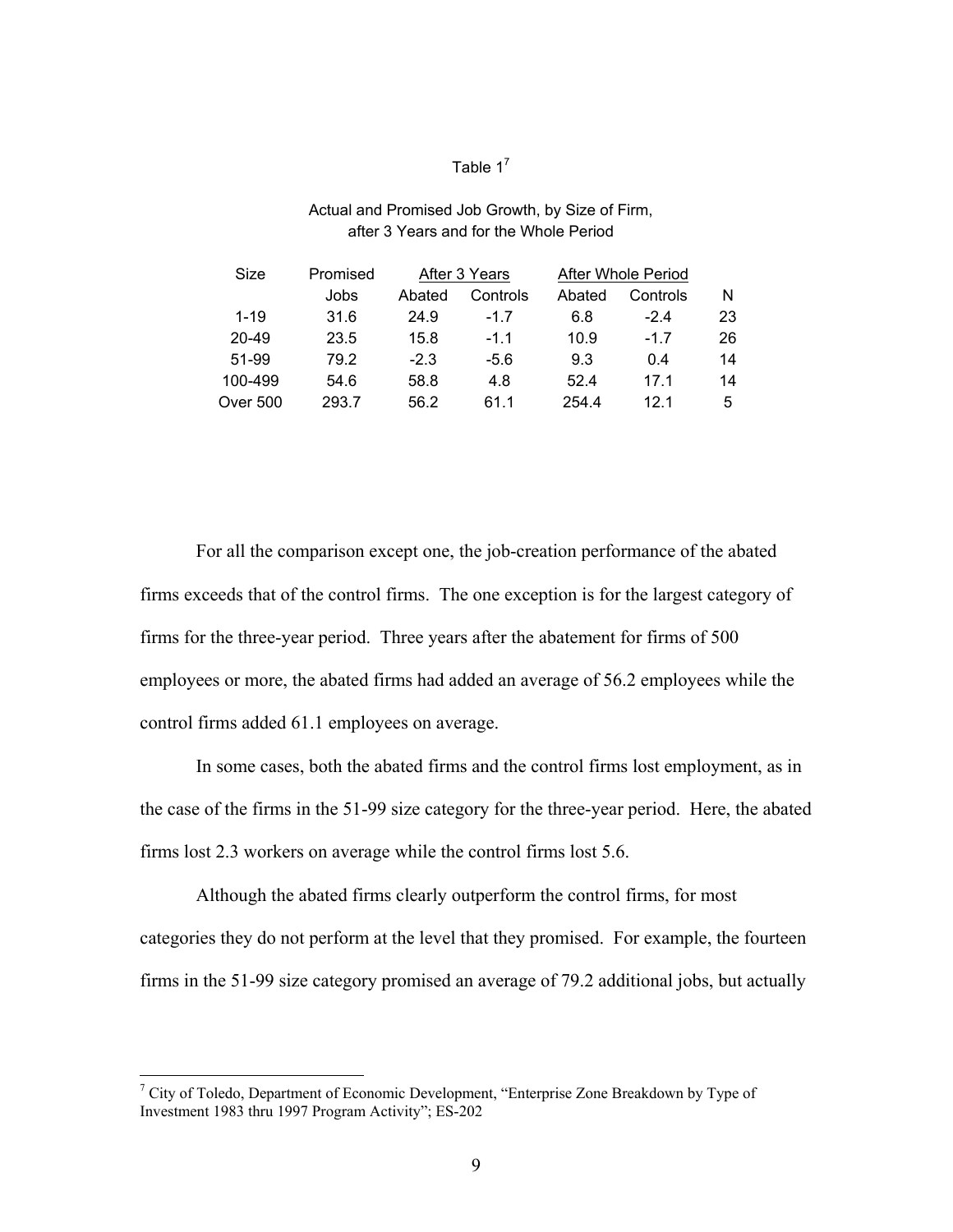lost an average of 2.3 jobs in the three-year period. For the whole period, these firms added an average of 9.3 jobs.

 Perhaps the most interesting aspect of Table 1 is the inconsistencies in job change across periods and across size categories. In the smallest size category, the abated firms average an increase of 24.9 jobs after three years; this drops to 6.8 jobs across the whole period. In the 51-99 category, the firms average a loss of 2.3 jobs after three years; this increases to 9.3 jobs for the whole period.

 In numerous cases, the city of Toledo granted a second and sometimes a third abatement to the same firm. The above analysis deals only with the first abatement for the firms that received multiple abatements. A firm's second and third abatements were ignored. Similarly, no new control group was created for a firm's second or third abatement. But the firms that receive only one abatement should be compared to the firms that receive multiple abatements. If the city is proceeding on the assumption that an abatement is going to lead to a certain amount of job growth, should it not be assuming that a second or third abatement will lead to even greater job growth?

 Table 2 presents a comparison of the performance of firms that have received one abatement with those which have received multiple abatements, along with the promised jobs for each group. Size categories have been collapsed to avoid the possibility of identifying individual large firms. For the smaller two size categories, firms receiving single abatements promised more jobs than the firms receiving multiple abatements. With regard to the actual jobs, the picture is mixed. Over the shorter, or three-year time period, the firms with 51 through 99 employees receiving a single abatement created many more jobs on average than the counterpart firms with multiple abatements. For the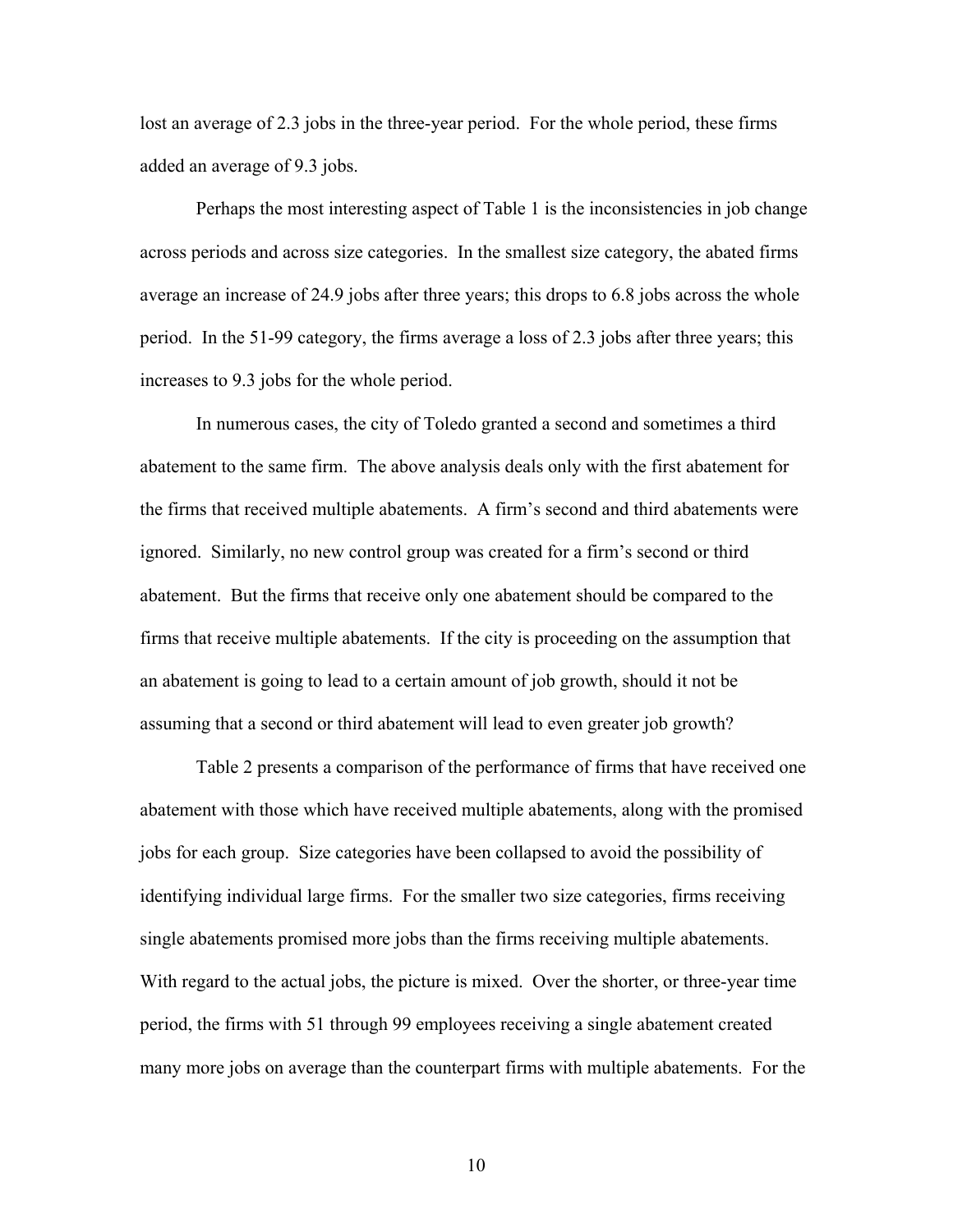three-year period, all categories of firms except the largest category receiving multiple abatements failed to live up to the promised new jobs. For the largest size categories, the firms receiving multiple abatements outperformed those receiving single abatements in both time periods. For the entire period, the firms receiving multiple abatements performed better across all size categories. In two of the three size categories for the entire period, the firms receiving multiple abatements outperformed their promised new jobs.

# Table  $2^8$

Comparison of Job-Creation Performance of Firms with One Abatement and with Multiple Abatements, after Three Years and for Whole Period

|          | Promised Jobs |      |          | After 3 Years |        | After Whole Period |          |          |
|----------|---------------|------|----------|---------------|--------|--------------------|----------|----------|
| Size     | Single        |      | Multiple |               | Single | Multiple           | Single   | Multiple |
|          | Abate.        | (N)  | Abate.   | (N)           | Abate. | Abate.             | Abate.   | Abate.   |
| $1 - 49$ | 29.5          | (40) | 20.4     | (8)           | 8.9    | 9.8                | 14.65    | 43.7     |
| 51-99    | 114.5         | (9)  | 24.8     | (6)           | 18.7   | $-2.5$             | $-3.8$   | 6.7      |
| Over 100 | 58.6          | (11) | 243.6    | (8)           | 12.3   | 246.9              | $-217.6$ | 245.6    |

 The extreme variability in job creation and loss is dramatized in Table 2. For the firms over 100 employees, firms with one abatement dropped an average of 218 jobs over the entire period while the large firms with multiple abatements added an average of 246.

 From 1992 on, the city listed the property taxes saved by each of the companies receiving abatements. This sums to \$55,975,980. Table 3 presents the promised and actual job performance for abated firms for the period 1992-94 and 1992-95 along with

<sup>&</sup>lt;sup>8</sup> City of Toledo, Department of Economic Development, "Enterprise Zone Breakdown by Type of Investment 1983 thru 1997 Program Activity"; ES-202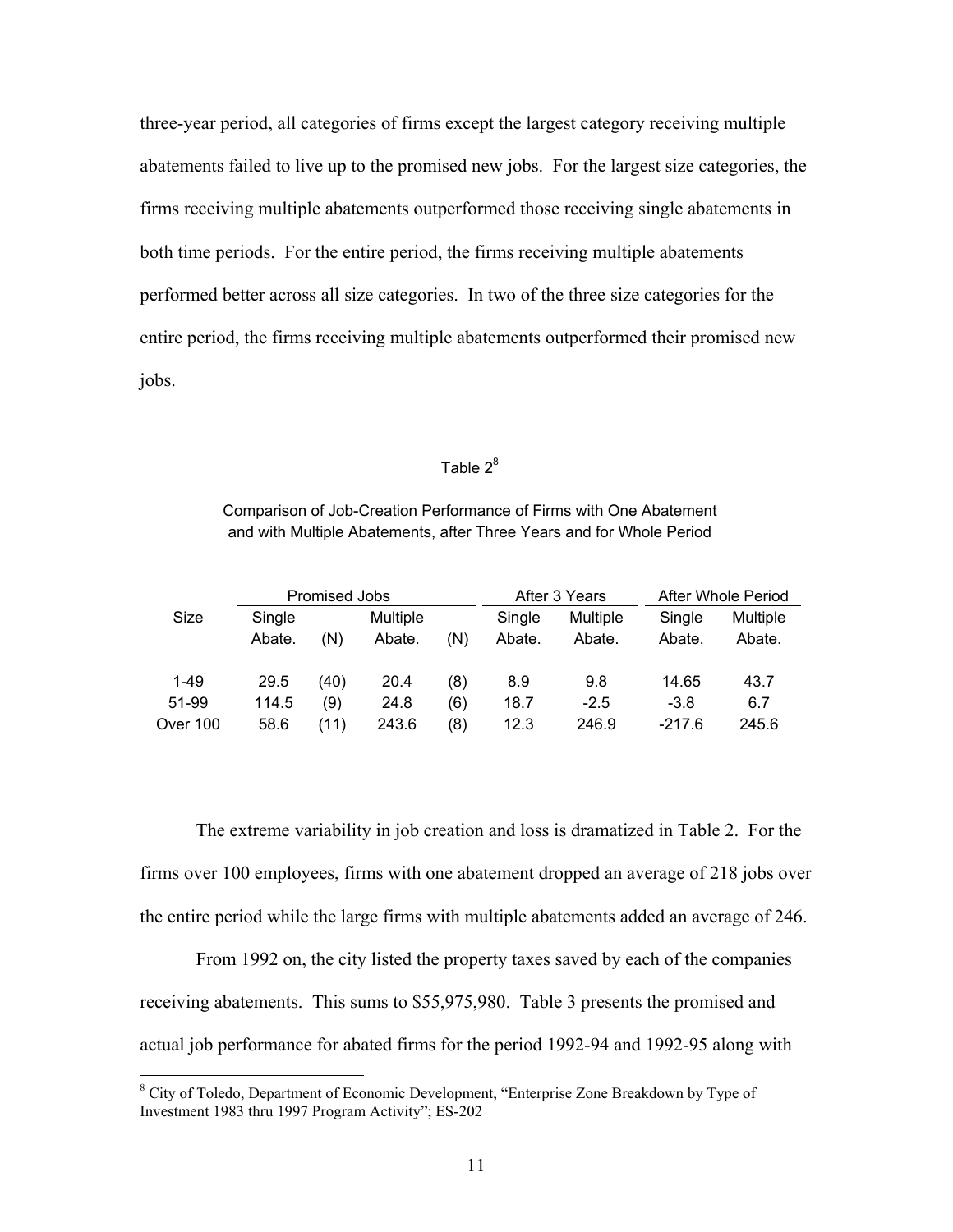the sum of the property taxes saved from the abatements for the years. For comparison purposes, Table 3 also includes the job growth of the control firms for the two periods. For the 1992-95 period, 38 of the 50 abated firms promised 2,398 new jobs (the city shows no record of promised jobs for 12 firms); they show an actual growth of 1,790 new jobs in comparison to the 415 new jobs for the control firms. If the abatements can be credited with the difference in job growth between the abated firms and the control firms, then the cost to Toledo citizens of creating 1,127 additional jobs in Toledo was the \$21,191,883 in property taxes saved for the abated firms and the tax advantage to Toledo citizens was an additional \$1,367,100 in payroll taxes for the net increase in jobs ascribed to the abatements (actual job growth of abated firms minus job growth of control firms), assuming generously that each new manufacturing job paid \$35,000.<sup>9</sup>

### Table  $3^{10}$

#### Promised and Actual Job Growth, Property Taxes Saved and Additional Payroll Tax for Abated Firms, 1992-1994 and 1992-1995

|         | Job Growth |        |          |                 | Property Taxes New Payroll Taxes (\$35,000) |  |
|---------|------------|--------|----------|-----------------|---------------------------------------------|--|
|         | Promised   | Actual | Controls | Saved           | Actual - Jobs of Controls                   |  |
|         |            |        |          |                 |                                             |  |
| 1992-94 | 2031*      | 1519   | 392      | \$21,191,883.00 | \$986,125.00                                |  |
|         |            |        |          |                 |                                             |  |
| 1992-95 | 2398**     | 1790   | 415      | \$29,630,056.00 | \$1,566,250.00                              |  |

\*8 of 35 firms did not promise new jobs

 $\overline{a}$ 

\*\*12 of 50 firms did not promise new jobs

<sup>&</sup>lt;sup>9</sup> In May, 1997, the Toledo City Council debated the wisdom of offering abatements to two firms that planned to create jobs paying from \$6.00 to \$10.00 per hour. Jeffrey Cohan, "Tax abatements considered by city council," *The [Toledo] Blade*, May 14, 1997.

<sup>&</sup>lt;sup>10</sup> City of Toledo, Department of Economic Development, "Enterprise Zone Breakdown by Type of Investment 1983 thru 1997 Program Activity"; ES-202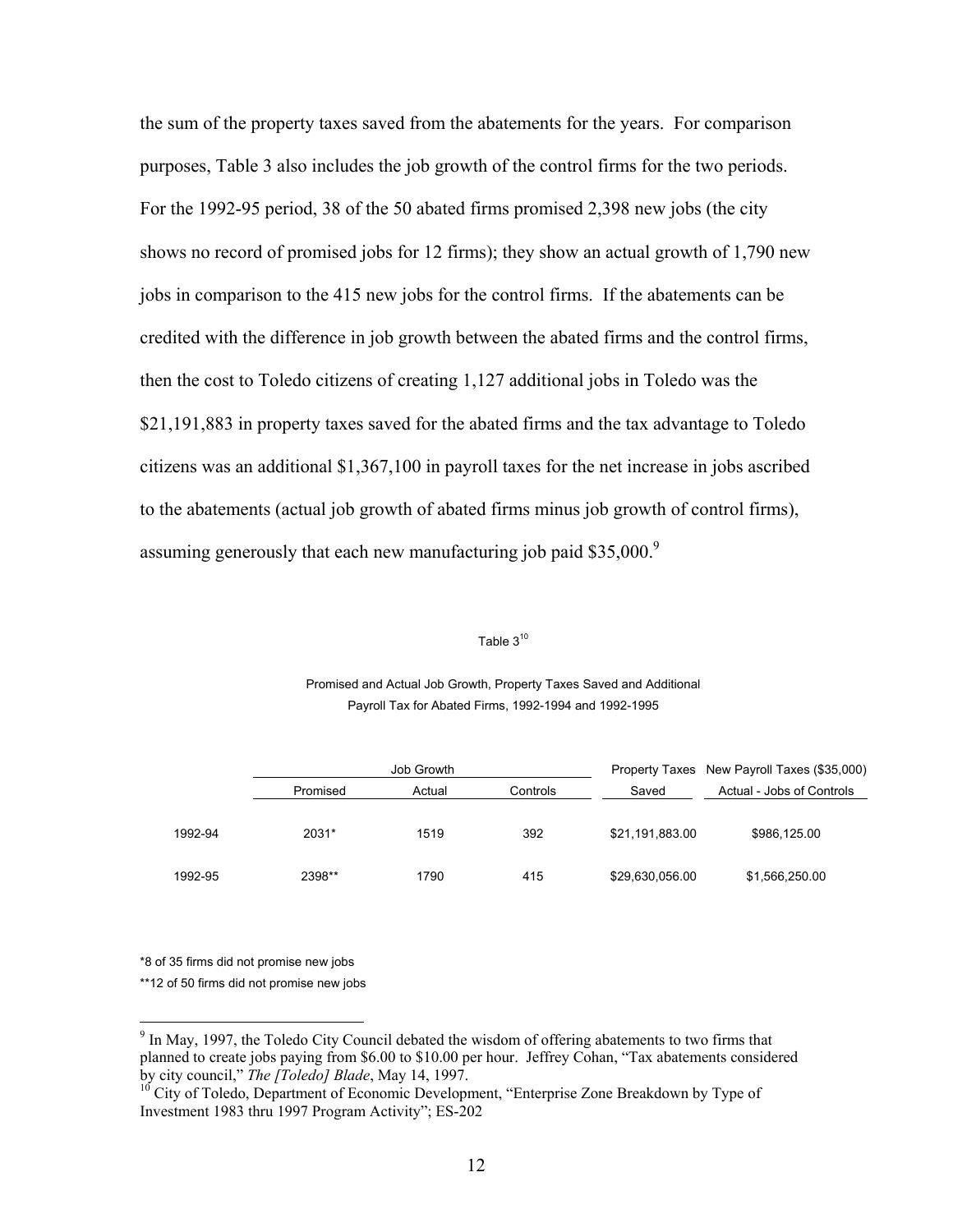#### **CONCLUSIONS**

 Comparing the performance in job creation by firms receiving tax abatements with the change in jobs of a set of control firms seems like a straightforward approach to assessing the value of tax abatements. Unfortunately, data problems abound, and many are extremely difficult to solve. Firms often fail to report information to the city that is required by the abatement ordinance. In some cases, firms also fail to report, as required by law, to the state under the ES-202 system. Information reported to the city does not always square with the information reported to the state. Some businesses are extremely difficult to track over time because of name changes, mergers, buyouts, going out of business, etc. A firm may use one name when reporting to the city and another when reporting to the state.

 Developing matches for each of the abated firms proved difficult. The set of matches for a particular firm frequently contained firms that subsequently received abatements. In some cases, their employment zeroed out over time; if a name change or being bought out by another firm could not be verified, the firm was treated as if it went out of business. But it is possible that some of these firms are still around in another form; hence the job-creation of the control firms is understated. Contrariwise, a significant number of the firms receiving abatements are dropped from the analysis, which means that the job-creation performance of the abated firms is overstated.